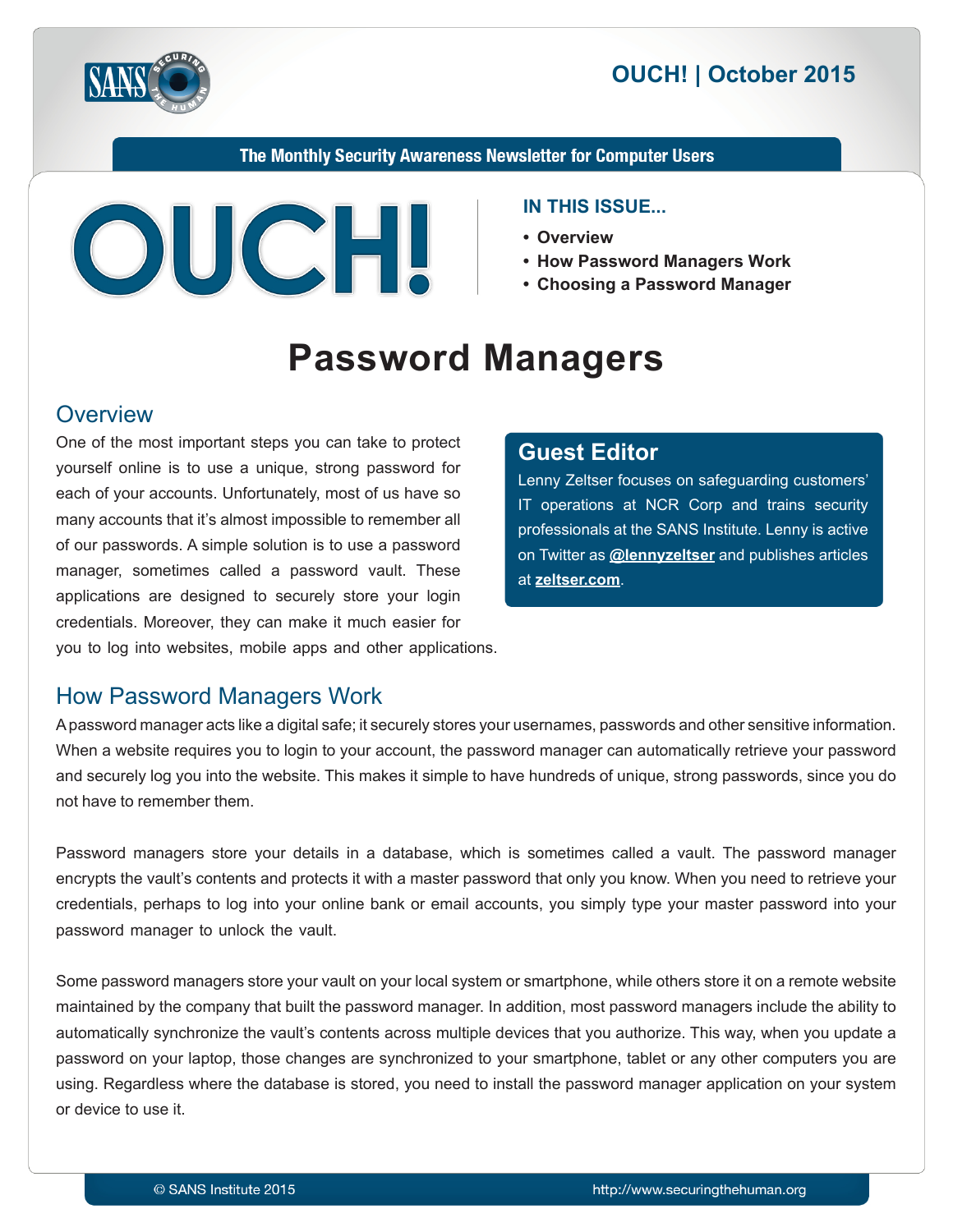# **2015 | October 2015**



#### **Password Managers**

When you first set up a password manager, you need to manually enter or import your logins and passwords. Afterwards, the password manager can detect when you're attempting to register for a new online account or update the password for an existing account, automatically updating the vault accordingly. This is possible because most password managers work hand-in-hand with your web browser. This integration also allows them to automatically log you into websites.

Password managers are designed to securely store your sensitive data. However, it's critical that the master password you use to protect the vault's contents is strong and very difficult for others to guess. In fact, we recommend you make your master password a passphrase, which is one of the strongest types of passwords possible. If your password manager supports two-step verification, use that for your master password. Finally, make sure that you



do not use your master password for any other system or account. This way, even if a hacker manages to obtain a copy of your vault, they will be unable to guess the password and access its contents. Finally, be sure you remember your master password. If you forget it, you will not be able to access any of your other passwords.

## Choosing a Password Manager

There are many free and commercial password managers to choose from. When trying to find the one that's best for you, please keep the following in mind:

- Confirm that the password manager will work on all the systems and mobile devices where you might need to access your vault. The solution should also make it easy to keep the vault's contents synchronized across all of your devices.
- Use only well-known and trusted password managers. Be wary of products that have not been around for a long time or have little to no community feedback. Just like fake anti-virus software, cyber criminals can create fake password managers to steal your information.
- Your password manager should be simple for you to use. If you find the solution too complex to understand, find an alternative that better fits your style and expertise.